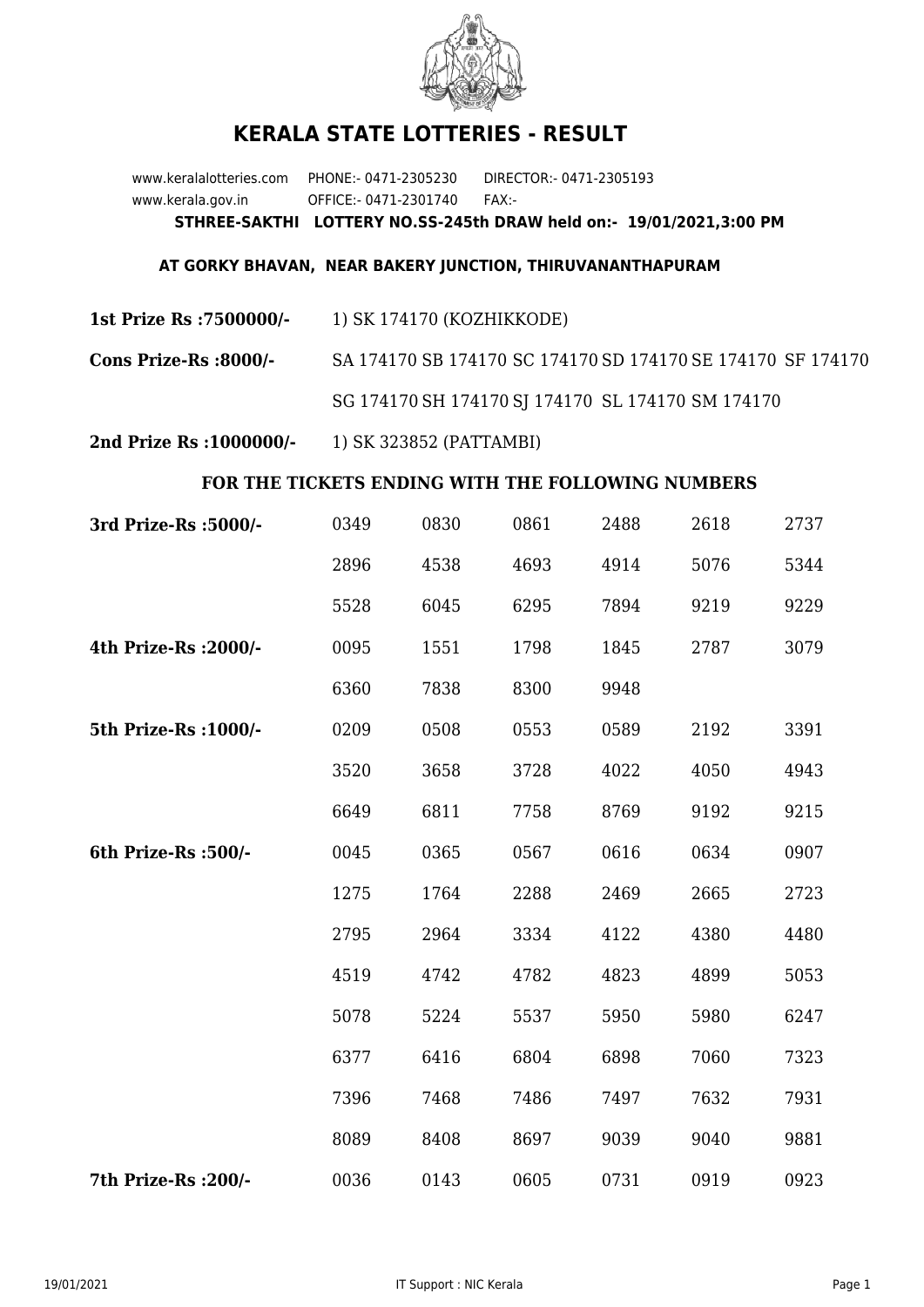|                      | 0930 | 1689 | 1773 | 1892 | 1945 | 1950 |
|----------------------|------|------|------|------|------|------|
|                      | 2178 | 2281 | 2362 | 2489 | 2871 | 3061 |
|                      | 3155 | 3185 | 3202 | 3369 | 3468 | 3581 |
|                      | 4255 | 4432 | 4755 | 5559 | 5584 | 5591 |
|                      | 5711 | 5715 | 5731 | 6027 | 6488 | 6609 |
|                      | 7464 | 7690 | 8035 | 8038 | 8201 | 8385 |
|                      | 8648 | 9591 | 9799 |      |      |      |
| 8th Prize-Rs : 100/- | 0056 | 0067 | 0163 | 0454 | 0578 | 0735 |
|                      | 0743 | 0824 | 0999 | 1067 | 1069 | 1085 |
|                      | 1202 | 1397 | 1399 | 1431 | 1446 | 1457 |
|                      | 1599 | 1890 | 1899 | 1932 | 2138 | 2185 |
|                      | 2226 | 2333 | 2433 | 2594 | 2626 | 2670 |
|                      | 2761 | 2834 | 2926 | 2998 | 3028 | 3146 |
|                      | 3339 | 3556 | 3557 | 3569 | 3606 | 3623 |
|                      | 3717 | 3886 | 3902 | 4035 | 4094 | 4100 |
|                      | 4106 | 4124 | 4172 | 4200 | 4292 | 4383 |
|                      | 4484 | 4590 | 4608 | 4613 | 4664 | 4690 |
|                      | 4894 | 4897 | 5110 | 5201 | 5324 | 5325 |
|                      | 5543 | 5555 | 5660 | 5906 | 5916 | 6073 |
|                      | 6189 | 6343 | 6419 | 6470 | 6489 | 6536 |
|                      | 6602 | 6675 | 6706 | 6710 | 6732 | 6736 |
|                      | 6747 | 6838 | 6964 | 7211 | 7279 | 7340 |
|                      | 7345 | 7391 | 7404 | 7494 | 7506 | 7544 |
|                      | 7807 | 7925 | 8142 | 8273 | 8310 | 8529 |
|                      | 8561 | 8579 | 8586 | 8734 | 8741 | 8878 |
|                      | 8988 | 9043 | 9090 | 9129 | 9275 | 9313 |
|                      | 9386 | 9551 | 9631 | 9637 | 9700 | 9940 |

 The prize winners are advised to verify the winning numbers with the results published in the Kerala Government Gazatte and surrender the winning tickets within 30 days.